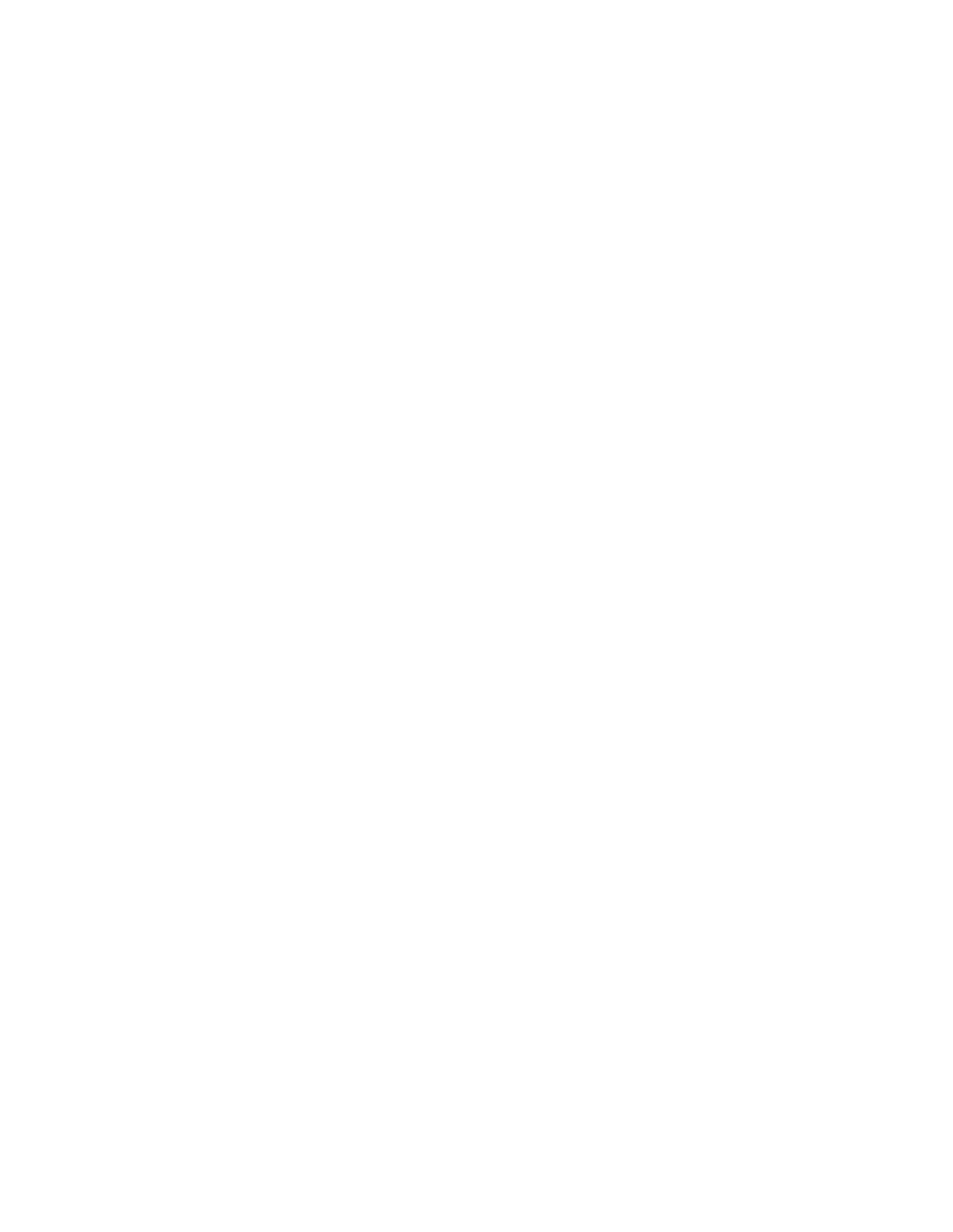After reading this chapter, you will know:

- how the competence of physiotherapists is defined and measured; and
- what physiotherapy knowledge, skills and abilities are measured by the PCE.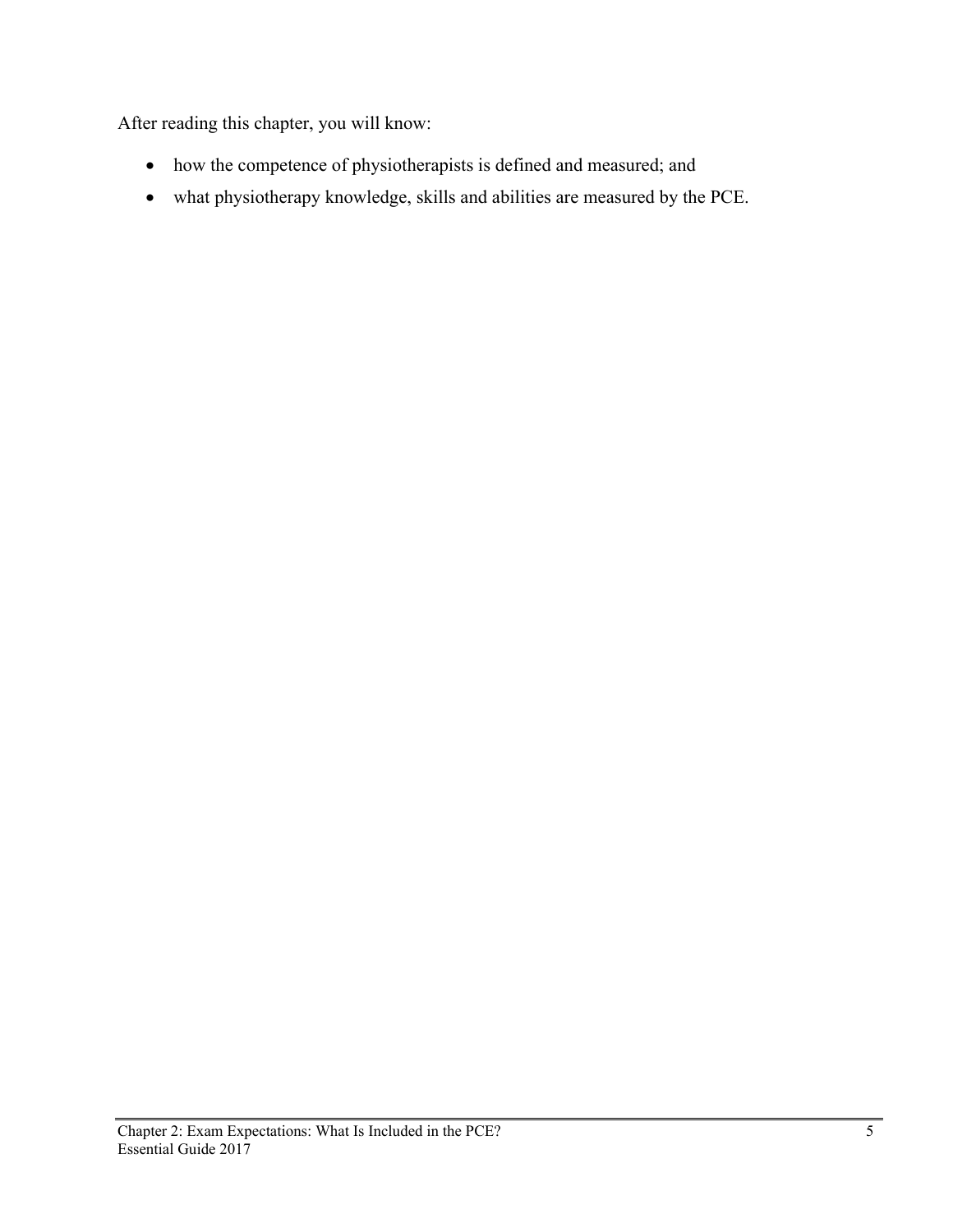## **What is on the Exam?**

The CAPR uses a variety of resources and methods to define and measure competence in physiotherapy practice. The outcome is two documents that guide the exam: the Analysis of Physiotherapy Practice and the Exam Blueprint.

Below is a brief description of these two documents.

#### **The Analysis of Physiotherapy Practice**

The Analysis of Physiotherapy Practice is a document that outlines in detail the competencies knowledge, skills and abilities—required for the safe and effective practice of physiotherapy in Canada. This document also specifies what proportion of the PCE covers each of the competencies, and organizes them under two sections: Areas of Practice and Functions.

The 1996 *Analysis of Practice of Canadian Physiotherapists* was a survey prepared for the Canadian Alliance of Physiotherapy Regulators (ACT, 1996, 1995). The previous version was developed in 1988, along with the original exam blueprint.

The *Report on the 2000 Analysis of Physiotherapy Practice in Canada* was a repeat of the 1996 survey to determine if there had been any significant changes to physiotherapy practice in Canada.

The *Analysis of Practice 2008* began with a complete review of the activities performed by physiotherapists and the conditions treated by physiotherapists. The CAPR developed a new survey and sent it to a sample of Canadian physiotherapists. These physiotherapists rated activity statements on two scales: a frequency scale and a consequence scale. They also rated knowledge and skill statements using an acquisition scale and a harm scale. Subject matter experts reviewed the results of the survey and revised the list of activities included in the exam. We started using the revised blueprint in 2009.

The CAPR has completed The *Analysis of Practice 2017* and will publish a new exam blueprint in fall 2017.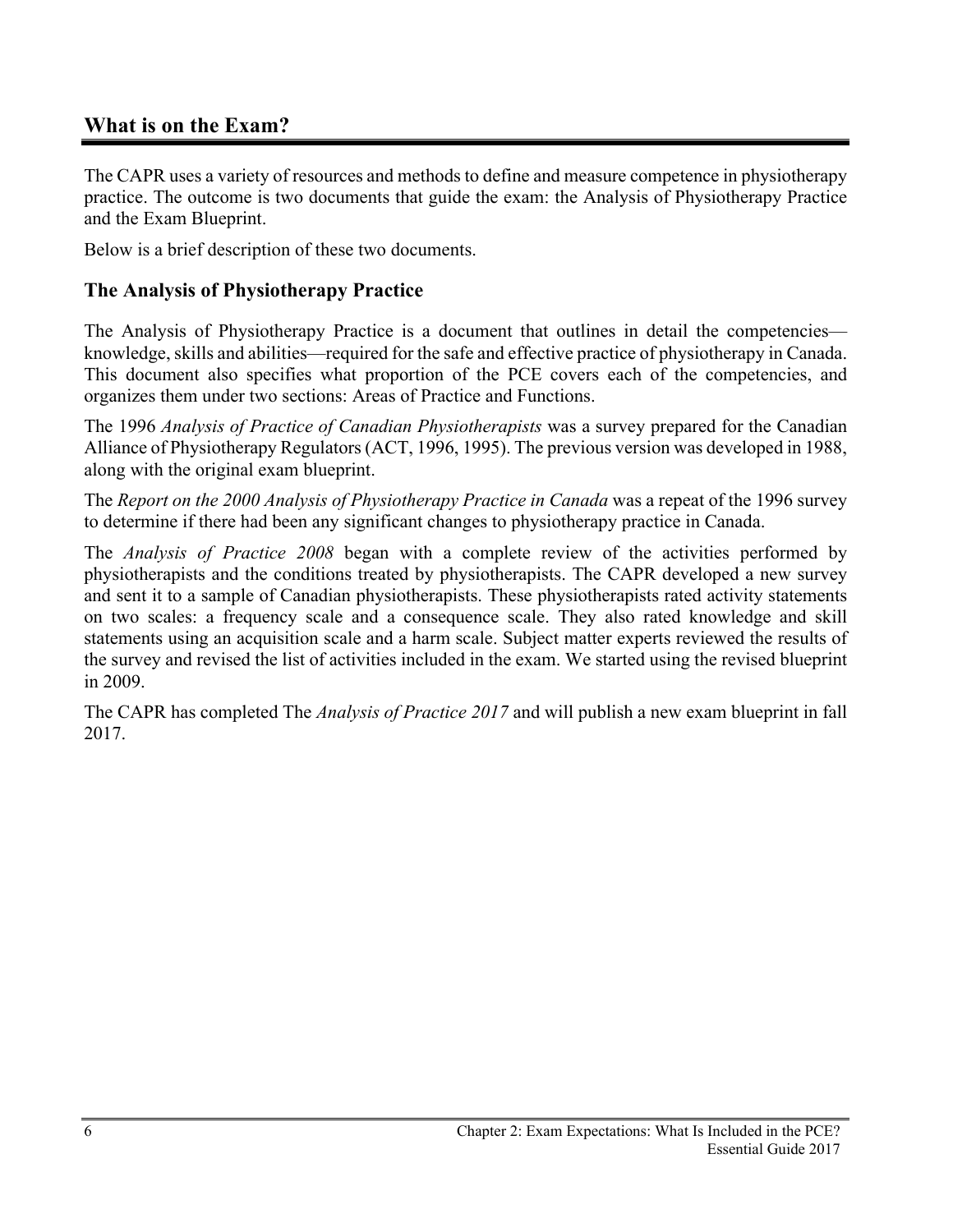**How is the PCE developed?**



# **The Exam Blueprint**

The Exam Blueprint is drawn from the *Analysis of Practice 2008*, which outlines the essential elements to be covered by the PCE and specifies what proportion of an examination will cover each of them. The Exam Blueprint*,* in turn, guides the development of the written items and clinical stations for the PCE.

| Areas of<br>Practice        | <b>Neuromusculoskeletal</b><br>• Neurological<br>Cardiopumonary-vascular<br>• Multisystem                                          | 50% ±5%<br>20% ±5%<br>15% ±5%<br>15% ±5% |
|-----------------------------|------------------------------------------------------------------------------------------------------------------------------------|------------------------------------------|
| Areas of<br><b>Function</b> | • Assessment/Evaluation<br>• Interpretation, Planning,<br><b>Intervention and re-assessment</b><br>• Professional responsibilities | 35% ±5%<br>50% ±5%<br>$15\% \pm 5\%$     |

The process ensures that the exam does, in fact, evaluate the knowledge, skills and abilities Canadian physiotherapists need to practise physiotherapy competently.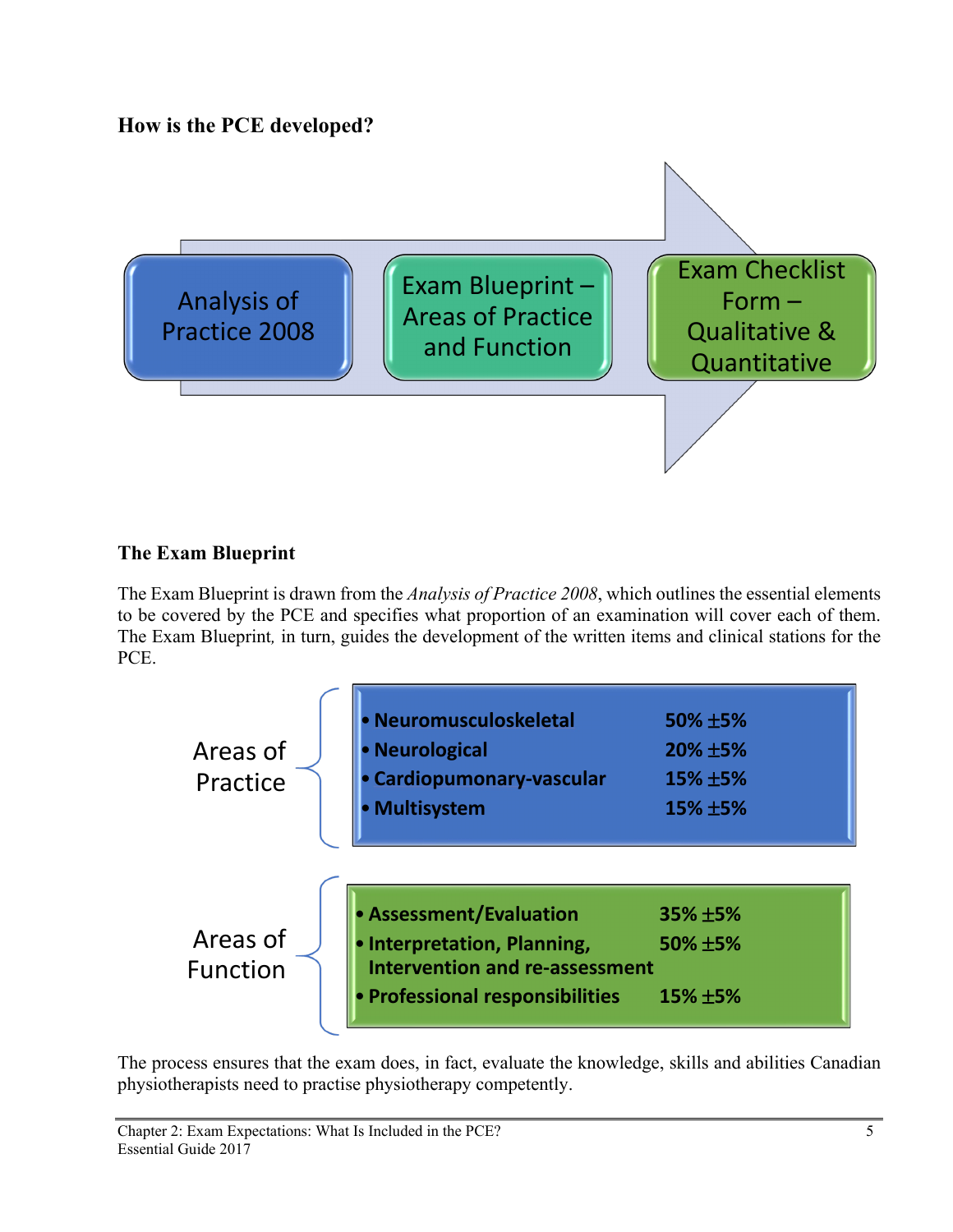We review and revise the Exam Blueprint following each Analysis of Practice. Changes to the Exam Blueprint for 2009 included adjustments to the proportions of the areas covered on the exam, expansion of the areas of practice and realignment of conditions, and realignment of physiotherapy functions. There were also some changes to the activities included in the blueprint and to the activities that are considered to be "advanced acquisition." Please refer to the [Exam Blueprint.](http://www.alliancept.org/taking-the-exam/preparing-for-the-exam/exam-blueprint/)

#### **Minimally-Competent Candidate**

A minimally-competent candidate has enough of the requisite knowledge and skills to do the job, although their knowledge and/or technical skills may be limited.

A borderline candidate is one who is deemed to be minimally-competent.

#### **Who are involved in developing the PCE?**



# **WRITTEN COMPONENT DEVELOPMENT**

Legend:

WIGT – Written Item Generation Team

WTDG – Written Test Development Group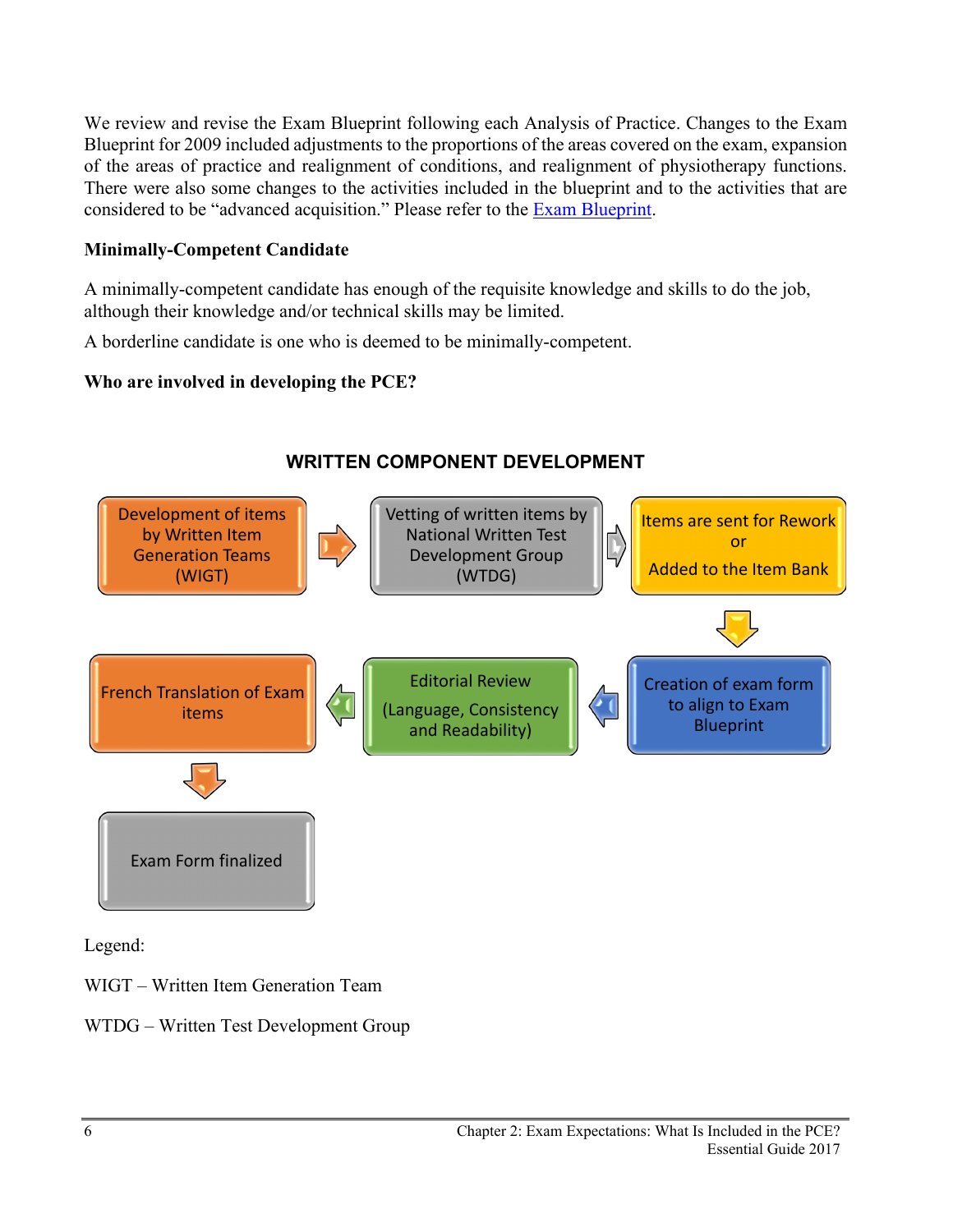## **CLINICAL COMPONENT DEVELOPMENT**



Legend

- CIGT Clinical Item Generation Team
- CTDG Clinical Test Development Group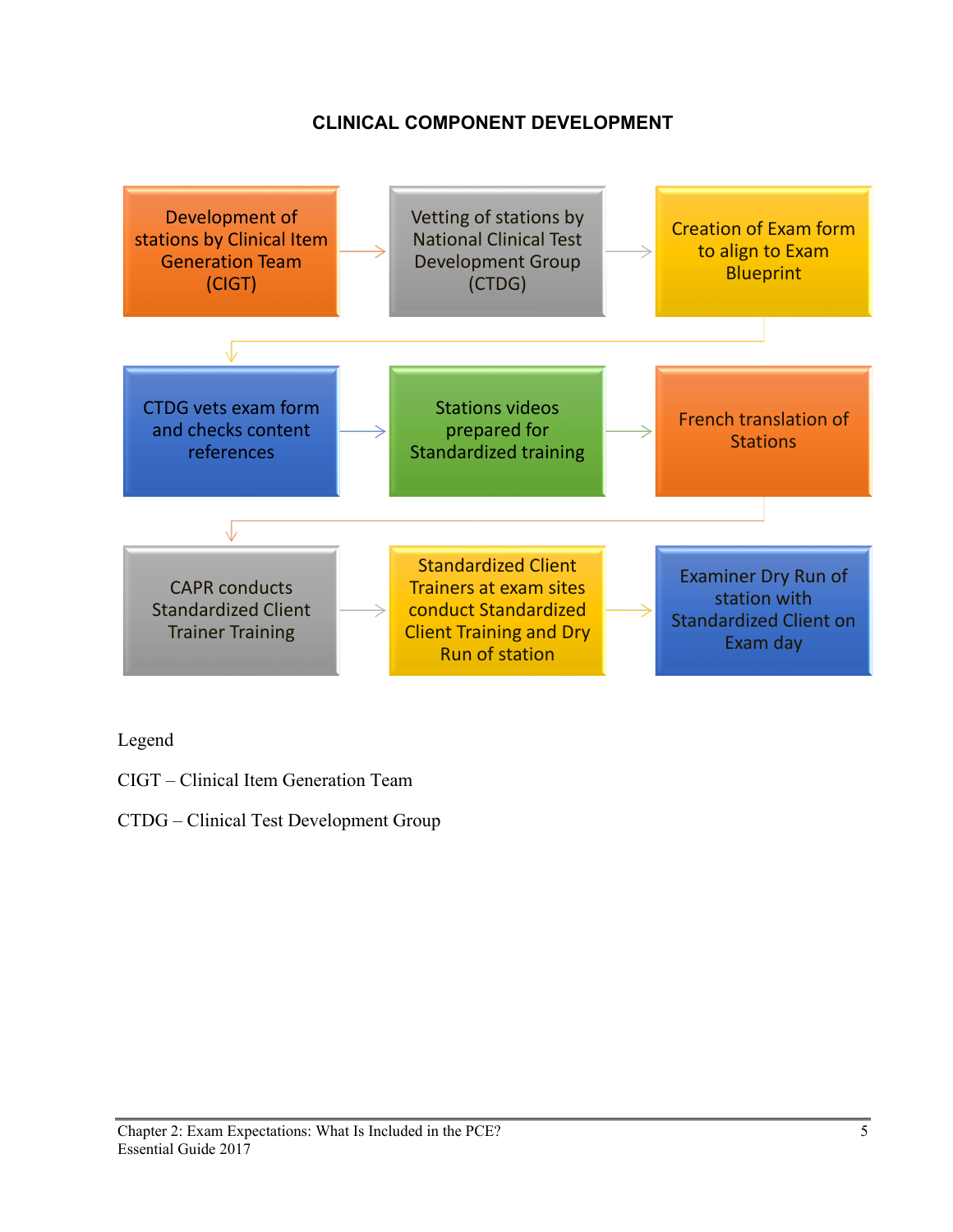# **Standardization of Exam Processes**

A standardized exam is an exam that is designed, developed, administered, and scored in a predetermined consistent or "standard" manner. Examples of standardization include:

- Standardization of Exam Processes (Candidate Registration, Examiner Registration, Communication with Candidates [Booking Confirmation Emails] and Examiners etc.)
- Standardized Client Training
- Examiner Training
- Instructions to candidates
- Timing of stations
- Test sheets
- Candidate Notebooks
- Written Station marking at a centralized location
- Answer sheets / responses to questions
- Scoring